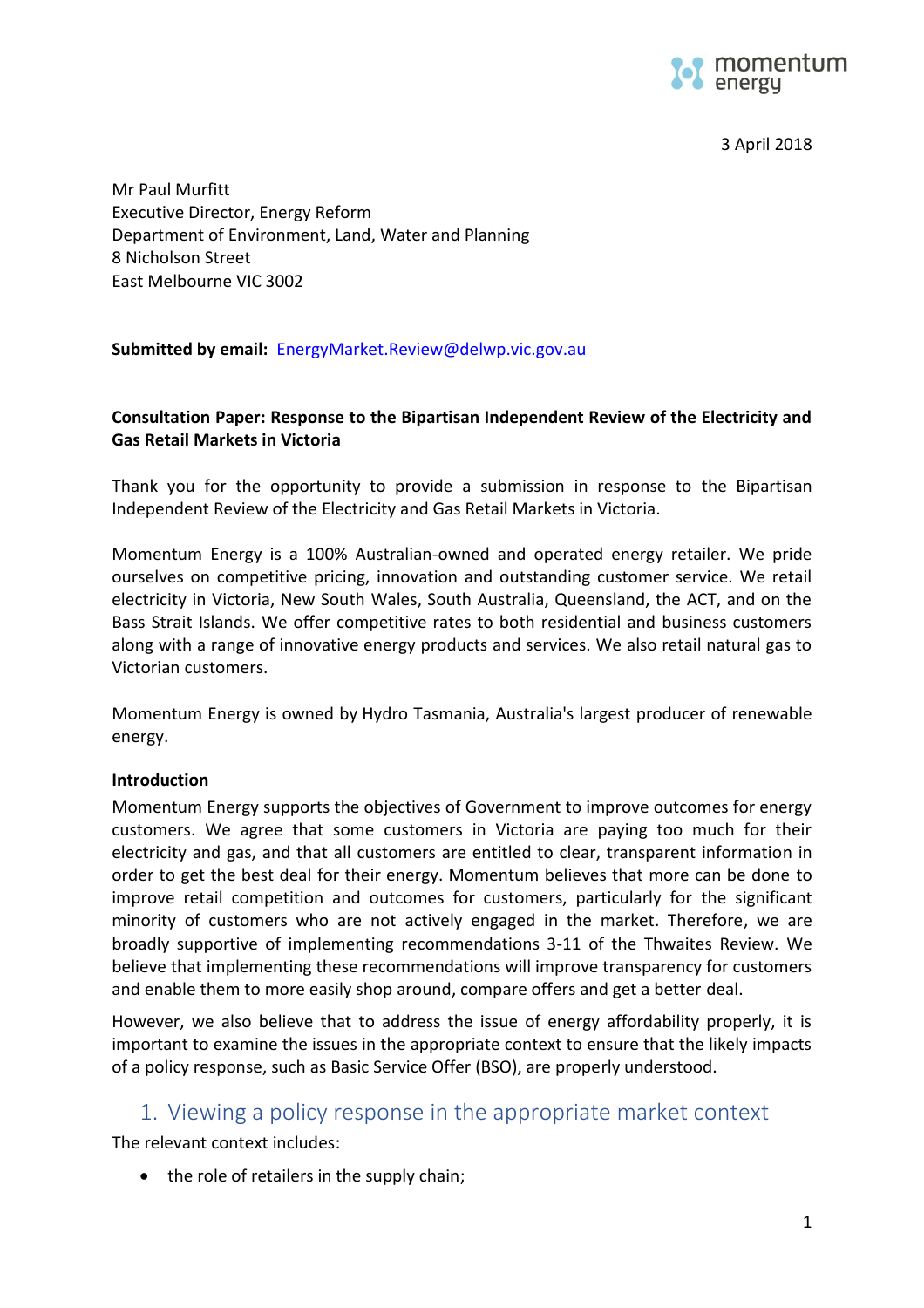

- the structure of the electricity market;
- how competition works in the retail market; and
- nationally proposed energy market reforms.

### 1.2 The role of retailers in the supply chain

Retail remains a relatively small part of the costs of the supply chain – the recent Australian Competition and Consumer Commission (ACCC) report calculates that retail costs make up 24 per cent of an average residential customer bill across the NEM (of which 16 per cent represents retail costs and 8 per cent EBITDA). By contrast, the ACCC notes that wholesale and network costs represent 22 per cent and 48 per cent of bills respectively. This implies that even if retail costs and margins were reduced materially, the impact on final electricity prices would be modest. This is not to suggest that reducing retail costs and margins should not be pursued (see below), but inevitably there is a limit to what can be achieved for customers by doing so. In comparison, reducing wholesale and network costs could have a much more material impact on final electricity prices.

### 1.3 The structure of the electricity market

The wholesale and retail markets in Victoria display a high degree of vertical integration. The ACCC notes that:

*"Following the retirement of the Hazelwood plant in March 2017, the big three retailers control 64 per cent of generation capacity in Victoria, while also each supplying 19–27 per cent of retail electricity customers. Snowy Hydro has 23 per cent of generation capacity and supplies 16 per cent of electricity customers in Victoria*."<sup>1</sup>

Vertical integration is driven by the need to use physical hedging to manage commodity price risk in one of the world's most volatile markets. The degree of price risk was demonstrated last year following the closure of Hazelwood. The Australian Energy Regulator (AER) noted in its recent advice to the Council of Australian Governments (COAG) Energy Council that wholesale prices in Victoria and South Australia spiked following the closure of Hazelwood, and confirmed that it would continue to monitor the market to understand the long term impacts. The AER stated that:

"*Ownership in the South Australian and Victorian markets is concentrated, with a few, largely vertically integrated participants controlling a significant proportion of capacity in both regions."<sup>2</sup>*

### 1.4 How competition works in the retail market

Market concentration can, however, make it harder for competition to be effective in either the wholesale or retail markets (i.e. some of the retail costs that are now incurred reflect this). The ACCC has flagged concerns about the potential for the exercise of market power, as market concentration has increased. To demonstrate the level of the ACCC's concern and focus on this issue, they have issued a number of requests for information from retailers to understand the implications of vertical integration on the retail market.

In turn, the increased market concentration has exacerbated the need to be vertically integrated, as vertically integrated businesses can take advantage of transfer prices,

 $\overline{a}$ 

 $^1$  ACCC Retail Electricity Pricing Inquiry: Preliminary Report, pg 102

 $^{2}$  AER electricity wholesale performance monitoring – Hazelwood advice, pg 2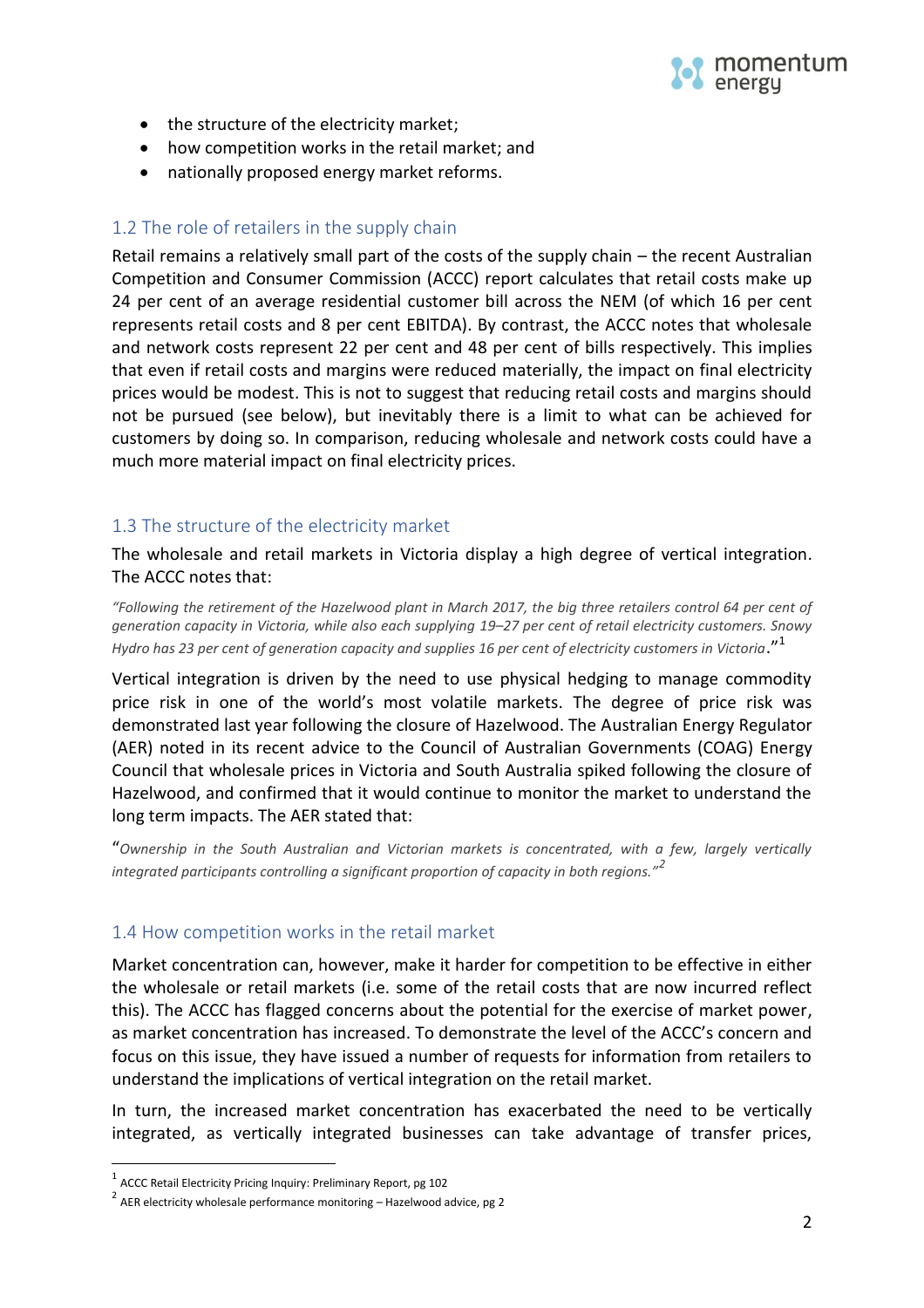

whereas non-vertically integrated businesses are exposed to liquidity issues in the market for hedging contracts. This is evident in the volumes in the derivative markets and the reduced capacity of third parties to compete using those markets, as well as the lack of third party entry into the market (i.e. from merchant generators). In practice, this means that the parties that provide most of the competition to the major retailers (i.e. the second and third tier retailers) are increasingly constrained from doing so.

For all practical purposes, the wholesale market has also become un-investable for those considering taking market risk in part due to vertical integration and the broader uncertainties in the energy market (e.g. in regard to energy policy). Therefore, addressing the issue of concentration in the market may be the most effective way of reducing electricity prices to consumers, but it would require some significant market reform to do so.

# 1.5 National energy market reform

In addition, the proposed National Energy Guarantee (NEG) risks further strengthening the market position of the Tier 1 retailers. An objective of the NEG is to address affordability, and balance it against Australia's emissions reduction targets and reliability requirements. Under the NEG, retailers will fulfil their emissions and reliability guarantee obligations through the contracts they enter into with generators, or through the type of generators they invest in directly. The Tier 1s have a 'structural' hedge through their ownership of generation assets, which may mean that they readily meet or exceed their reliability and emissions guarantees. Smaller retailers would be required to enter into contracts with a mix of generators to meet their customer demand and comply with their obligations. Smaller non-vertically integrated retailers may be disadvantaged, as they will be required to enter into a larger amount of contracts in the market to meet their obligations, making it harder for them to compete.

### 2. A Basic Service Offer is unlikely to achieve better outcomes for customers

We are concerned that a policy response such as a BSO may amplify these existing issues in the market and therefore not address the Government's objectives. In particular, there is a risk that if poorly designed, a BSO may increase the market power of the Tier 1s, by providing consumers with a low cost, low service option that provides both:

- less reason for them to consider switching; and
- less scope for smaller retailers to provide an attractive alternative.

This would be detrimental to competition and potentially lead to worse outcomes for particular groups of consumers.

If the government wishes to improve the affordability of energy for particular groups of customers (for example, vulnerable customers who are unable to engage in the market), then targeted policies should be designed specifically for those customers. For other groups of customers, such as those who are engaged in the market but may not be on the best deal, or those that find it too hard to engage in the market, we believe the recommendations 3-11 will create greater transparency and assist those customers to engage and find the best offer for them.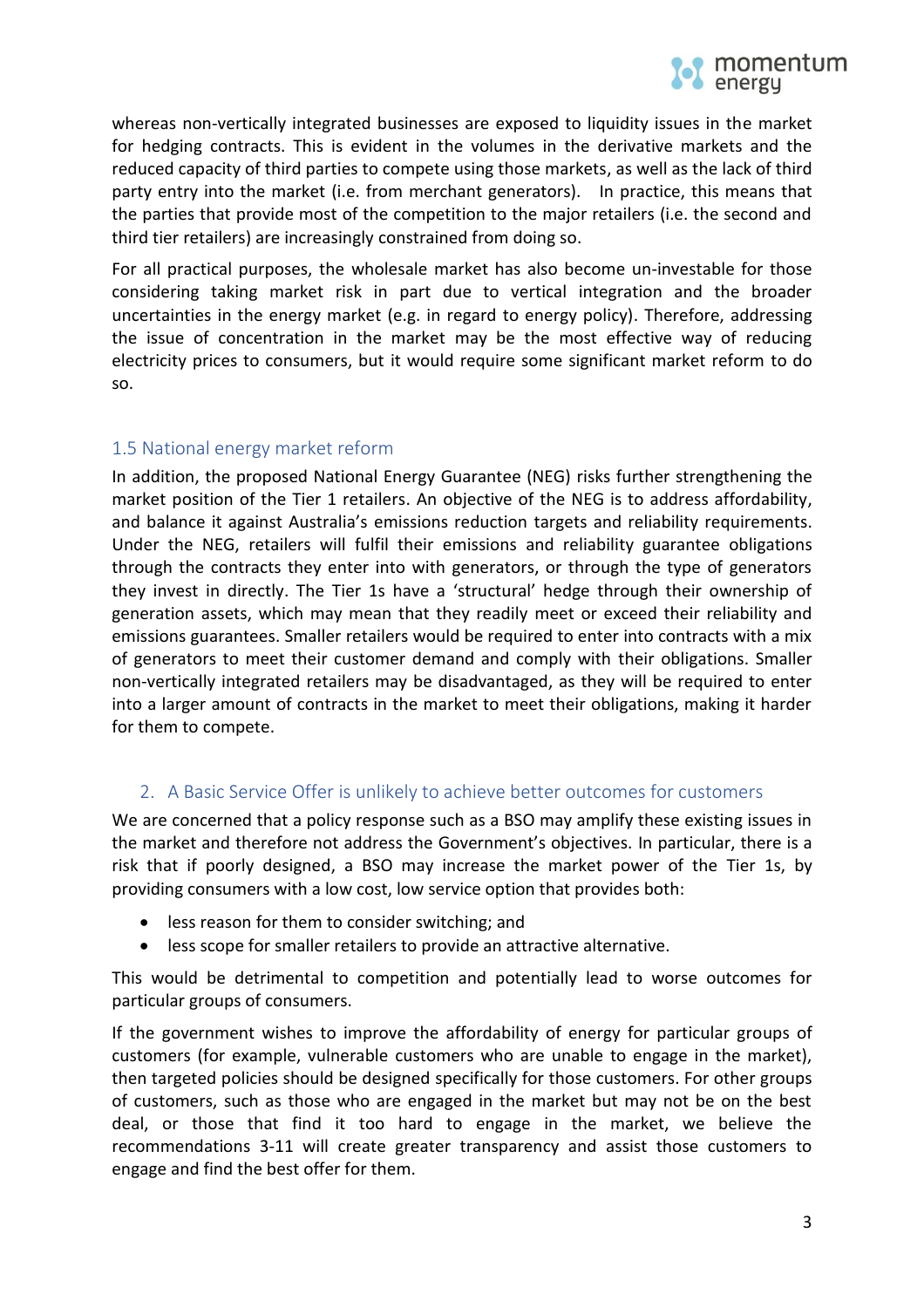

To address affordability for the broader market, we believe that it would be more prudent to allow the ACCC to complete its review, and assess a policy response in light of its findings and the final design of the NEG, rather than implementing a BSO now before the implications of these important market influences are known. The work of the ACCC and the Energy Security Board is more likely to result in improved affordability outcomes because they are targeting the areas of the supply chain that have the largest impact on consumer energy prices.

Smaller retailers are, in practice, the key source of competition to the Tier 1s. Smaller retailers have a strong incentive to target the customers of the Tier 1s who have not engaged or are paying too much, such as customers on expensive standing offers, and try to and prise them away with a better deal and better customer service. The higher level of customer service offered by Tier 2 retailers is demonstrated by the fact that second tier retailers, including Momentum, swept all of the 2017 Mozo People's Choice awards<sup>3</sup> and featured in 16 of their 21 Expert's Choice Awards, and all of the Tier 2 retailers featured higher than the incumbents in the Canstar Blue Satisfaction ratings<sup>4</sup>.

However, prising away customers from the Tier 1s is not a simple process and attempts to regulate price and service offers risk making it harder for smaller retailers to compete. Anything that makes it harder for other retailers to compete will further entrench the market power of the Tier 1s and likely result in some second tier retailers leaving the market, which will lead to less choice and higher prices for consumers.

A BSO may also lead to lower prices over the very short term, but in other utility industries a regulated price has not always brought with it long term reductions in price (e.g. high prices for 'poles and wires' in electricity networks). And as more customers move to a BSO, retailers will need to raise their prices for other customers to recover the costs. This will be particularly true if retailers are required to provide all of the same services to BSO customers as they do to customers on other offers.

Particular customer segments may also be worse off if a BSO is implemented. For example, business customers, who have seen significant increases in their electricity bills over the past 12-24 months, could be further impacted as retailers manage the allocation of costs in response to change in policy. In addition, customers without solar panels are also already paying more in their energy bills than non-solar customers (the ACCC calculates the difference to be \$52 per residential bill). Both customer segments (business and non-solar customers) could be adversely impacted by any change to the prices that retailers are allowed to charge other segments of its customer base.

In addition, there is no evidence (that we are aware of) to suggest that a BSO would have a positive impact on the retail market. There are no examples of other jurisdictions reregulating retail prices, having adopted full retail competition. The lack of evidence elsewhere further enhances the risk of unintended consequences.

Further, a poorly designed BSO is also likely to result in reduced service levels if implemented as proposed in the Thwaites Report. This is because if a BSO is available to all customers, retailers are likely to reduce the level of customer service they provide to save costs elsewhere. For example, call centres and other functions may be moved off-shore to

 $\overline{a}$ 

<sup>&</sup>lt;sup>3</sup><https://mozo.com.au/peopleschoice>

<sup>4</sup> <https://www.canstarblue.com.au/energy/electricity-gas-providers/>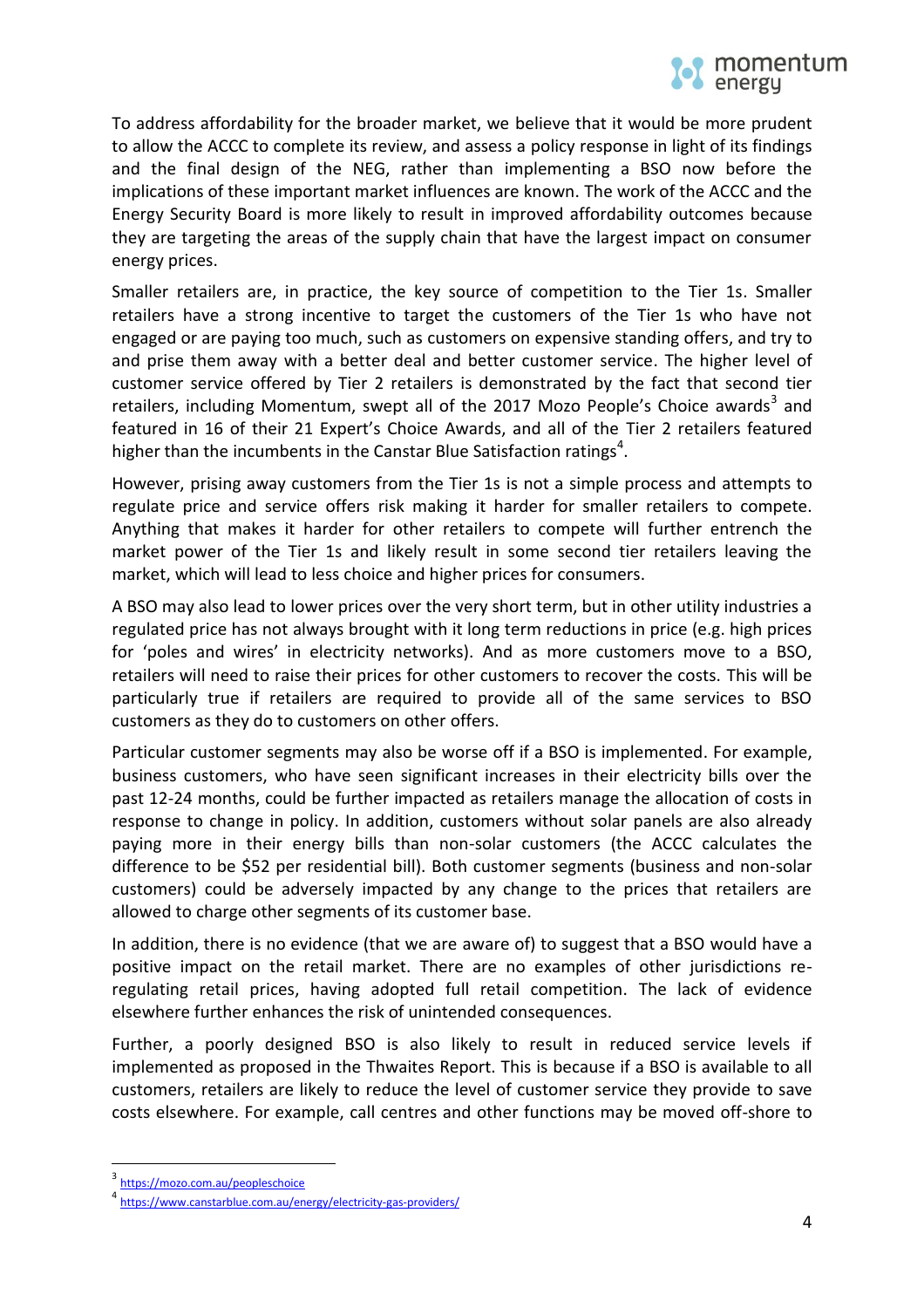

reduce costs. As a result, customers may not receive the level of service they have come to expect, and Australian jobs would be lost.

## 3. An alternative approach

We believe that a far more effective approach would be to make it easier for competition to flourish, and provide further encouragement for those not currently engaging in the retail market to do so. We believe that recommendations 3-11 will do this.

We also believe that the reference price being developed by the ESC may also be an effective tool to increase transparency for customers and assist them to compare offers available in the market against a trusted source of data. However, setting a reference price will need detailed consideration to be effective at putting downward pressure on retail prices, and we will be making a submission to the ESC outlining our view on what those considerations should be.

If carefully designed, we believe that implementing a reference price in combination with recommendations 3-11 will be sufficient to make positive impacts on the retail market and drive better outcomes for customers, making a BSO unnecessary and removing the risks associated with doing so.

The following section presents our responses to the specific questions raised in the consultation paper.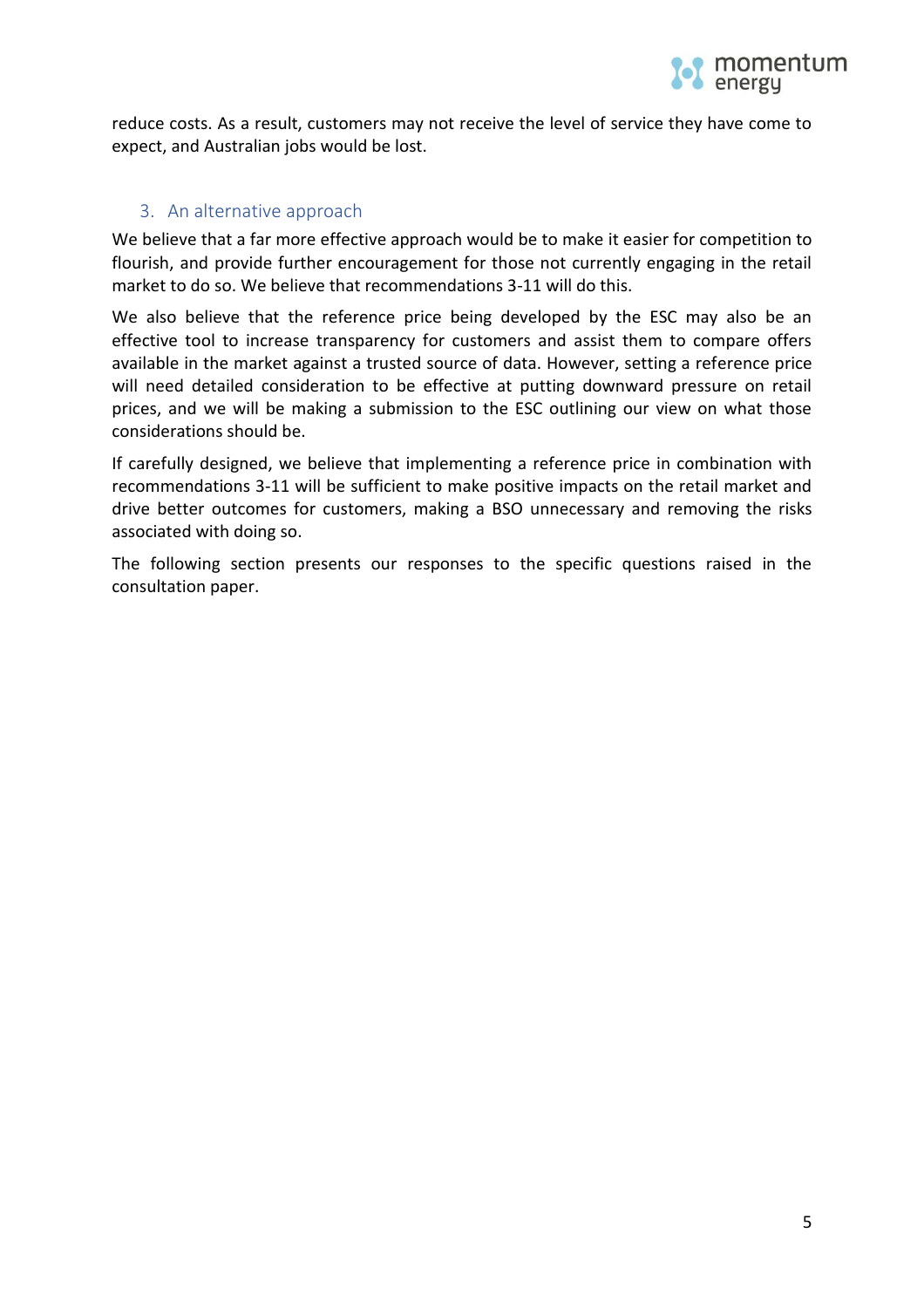

#### 4. Our responses to the consultation questions

#### **1. Are there any specific considerations the Government should be aware of if standing offer contracts were to be replaced with a regulated BSO?**

The overwhelming majority of Momentum's standing offer customers (99 per cent) are those customers who have chosen not to engage with their retailer when they have moved premises, and continued to take supply under a deemed arrangement by virtue of the retailer having an obligation to supply as the Financially Responsible Market Participant. Replacing a standing offer contract in these circumstances with a BSO would incentivise more customers not to identify themselves when they move into a new premises.

Relatively high standing offer charges provide an incentive for the customer to contact a retailer, if for no other reason than to provide their name and contact details for billing purposes when they move premises, but hopefully also encourage them to engage in the market and choose a better offer. The higher standing offer rates also reflect the higher costs associated with having an unknown consumer, such as the increased credit risk they pose. A considerable portion of the customer debt managed by Momentum is owed by these unknown customers.

A further complication is the role of the standing offer in a Retailer of Last Resort (ROLR) event. A customer who transfers through a ROLR event is usually placed on a standing offer and encouraged to seek a market offer. If customers are transferred to a new retailer through a ROLR event and placed on a BSO, there is limited incentive for them to contact their retailer or shop around for a better deal. If the new retailer is an incumbent Tier 1, it is likely to further concentrate the market.

#### **2. Would the services and service standards associated with a regulated BSO be the same as those existing under the standing offer terms and conditions?**

If all requirements of the Energy Retail Code are required to be met under a BSO, the only variable remaining is the level of customer service provided. If the government does not specify which services are in or out of a BSO, retailers will most likely remove any service not specified in the Energy Retail Code and charge a premium if customers wish to choose one of those options. Presumably, solar customers would not be included in a BSO as this involves additional service and costs by retailers to calculate the feed-in tariff adjustments. Therefore, the government is likely to have to make trade-offs between its broader energy policies, and the services and costs it wishes to regulate, if it pursues a BSO.

Arguably, many of the protections in the Energy Retail Code and Marketing Code of Conduct are in place to protect customers from potential harm they could face from a competitive market, which a BSO would be protecting them from anyway.

### **3. Would a BSO based on a 'flat tariff' apply to general usage only or should it incorporate controlled load and/or solar tariffs (as is the case for standing offers)? What are the benefits and challenges associated with different approaches?**

Using a flat tariff would not allow customers to benefit from cost reflective pricing if it benefited them to do so. Nor would it send the right price signals to drive energy efficiency and a greater update of renewables or gain the benefits from the functionality of smart meters.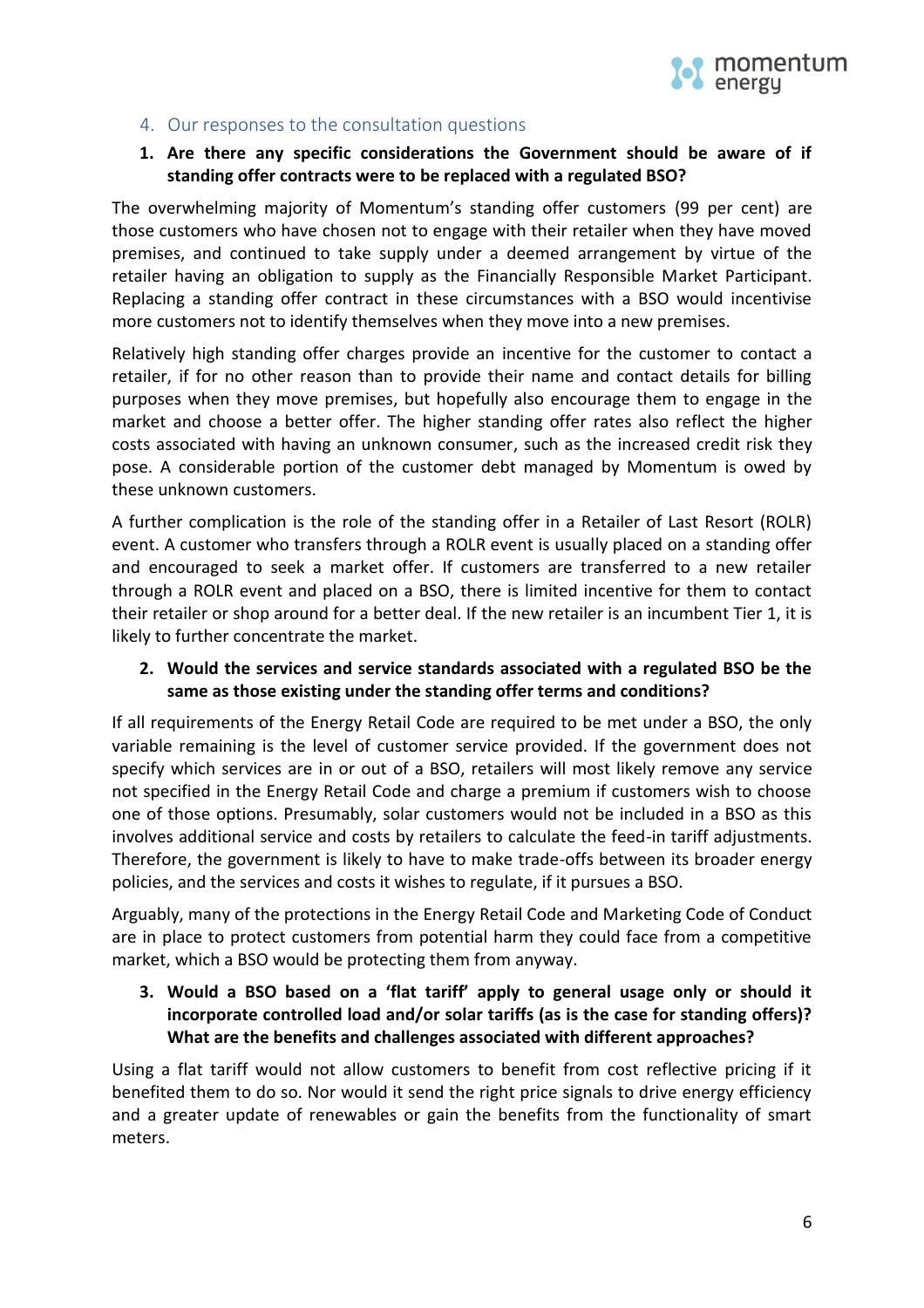

# **4. What other principles should the ESC consider in setting the BSO maximum regulated price profile? Should these principles differ between a BSO for electricity and a BSO for gas, residential and small business customers?**

There are three threshold questions that arise in respect of how a BSO might be designed:

- who it applies to is it just domestic customers on standing offers (as implied above)
- whether it is applied on an 'opt-in' or 'opt-out' basis
- whether there is a term associated with it (e.g. if its opt-in and the customers decides to do so, are they locked into staying on the BSO for a certain period)

In Momentum's view, if a BSO were to be considered it should only be as a replacement to standing offers (subject to the above), should be on an opt-in basis and it should have a term associated with it. The first two go to ensuring that the BSO is targeted to those customers who are not engaging in the market, and are unlikely to do so, and so does not distort the market where competition is already occurring.

The term associated with the BSO is critical to enabling it to provide a lower cost option. In other words, if the BSO has no term, it is unlikely that it will enable retailers to lower costs or margins. This is because the retailers will have no certainty in respect of serving that customer (unlike a customer on most market offers), and that lack of certainty imposes costs.

Customers on longer term offers, where there is limited customer interaction required (through a limited services offer), would more likely enable retailers to provide a lower cost service. Allowing a certain term (say three years) would enable retailers to lower marketing and wholesale costs. A trade-off of this nature would minimize the benefits to some customers, but reduce the negative impacts to many.

Marketing and acquisition costs are closely linked and we understand that neither would be included in a BSO price. For the purposes of this discussion, acquisition is described as the cost relating to each individual sale, whereas marketing is the broader costs associated with promoting the brand and product. Momentum's current marketing budget includes costs associated with developing regulated collateral such as Energy Price Fact Sheets and mandatory communications to customers. Such costs must be allowed for under a BSO, or it would clearly not be reflective of the actual cost of serving consumers.

A dedicated headroom component plays an entirely different role to margin. It is factored in to regulated prices, with an expectation that it *will not be recovered.* By making an allowance for headroom, an incentive is created for competitors to undercut the maximum regulated price to try and obtain a greater market share. Retailers enter the market and compete the headroom down, through innovation and efficiency. If headroom is not allowed, there is no incentive for retailers to compete in the market as prices can only be undercut by eroding margin, meaning that there is no prize for obtaining market share. Headroom also plays another crucial function in that it serves as insurance to both the market participants, and the regulator, in the event that the regulated price does not adequately reflect retailer costs.

**5. Are there alternatives for setting the BSO maximum regulated price profile? For example, should the ESC 'simply' set a BSO tariff or a specific tariff structure that must be applied by retailers?**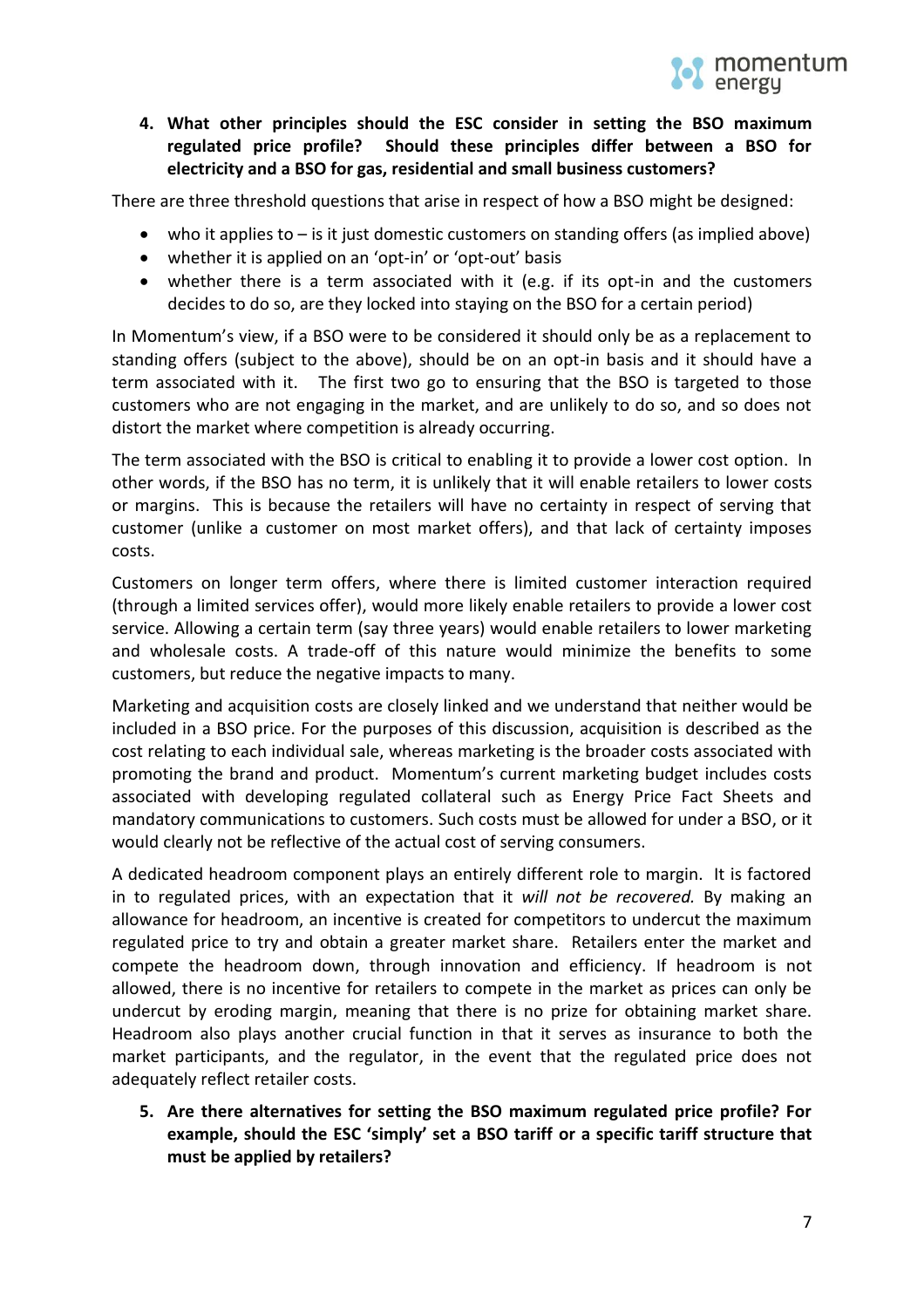Tier 1 retailers have a different scale of operating costs to smaller retailers. If the ESC uses conservative assumptions to determine a BSO, or does not have access to accurate historical data across the range of retailer size and model, then it is likely to make it harder for Tier 2s and Tier 3s and new entrants to compete with Tier 1s, regardless of the tariff or tariff structure it applies.

# **6. What are the likely effects of a regulated BSO, as described above, on the energy markets (electricity and gas wholesale, distribution and retail markets, and residential and small business customers)?**

As discussed above, a BSO will make it harder for smaller retailers to compete with Tier 1s. Tier 1 retailers have greater access to capital and will be better placed to sustain operations under a price cap than Tier 2 and 3 competitors. Compounding this is the fact that the vertically integrated retailers face a different wholesale exposure, as explained above. For these reasons, it is more likely that Tier 1 retailers will endure while smaller retailers will exit the market as it will be harder for them to compete. This will result in less choice for consumers and ultimately lead to higher prices.

As discussed above, we also believe that business customers will be impacted by higher prices as retailers reallocate costs.

# **7. Are there any alternative design options for price regulation (to those outlined above) that would achieve the Review's intended outcomes?**

As stated above, we believe that a far more effective approach would be to make it easier for competition to flourish by implementing recommendations 3-11, and adopting the ESC's reference price without implementing a BSO.

# **8. How should the potential benefits and effects of a regulated BSO be assessed following implementation?**

We do not agree that implementing a BSO is the correct approach. Should the government choose to do so, the benefits and effects should be assessed through the lens of the impacts on the concentration in the market, the impact on customer choice in terms of retailers, services and offers to choose from, and the change in pricing for other customer segments.

# **9. How should a regulated BSO be incorporated into Victoria's energy sector regulatory framework?**

A BSO should only be incorporated into Victoria's energy sector regulatory framework if it can be shown that the remaining recommendations from the Thwaites review, and any reforms arising from the ACCC's review, have not provided sufficient benefit to consumers. At that point, a thorough examination of the existing regulatory framework and its interaction with the national framework should be undertaken to determine how a BSO should be incorporated into the Victorian framework to minimize further amplifying the compliance costs of retailers who operate in Victoria.

# **10. Are there alternatives to introducing a regulated BSO and revoking standing offers?**

- **a. How would these alternatives achieve the objective and principles set by the Review?**
- **b. How would these alternatives affect other Review recommendations?**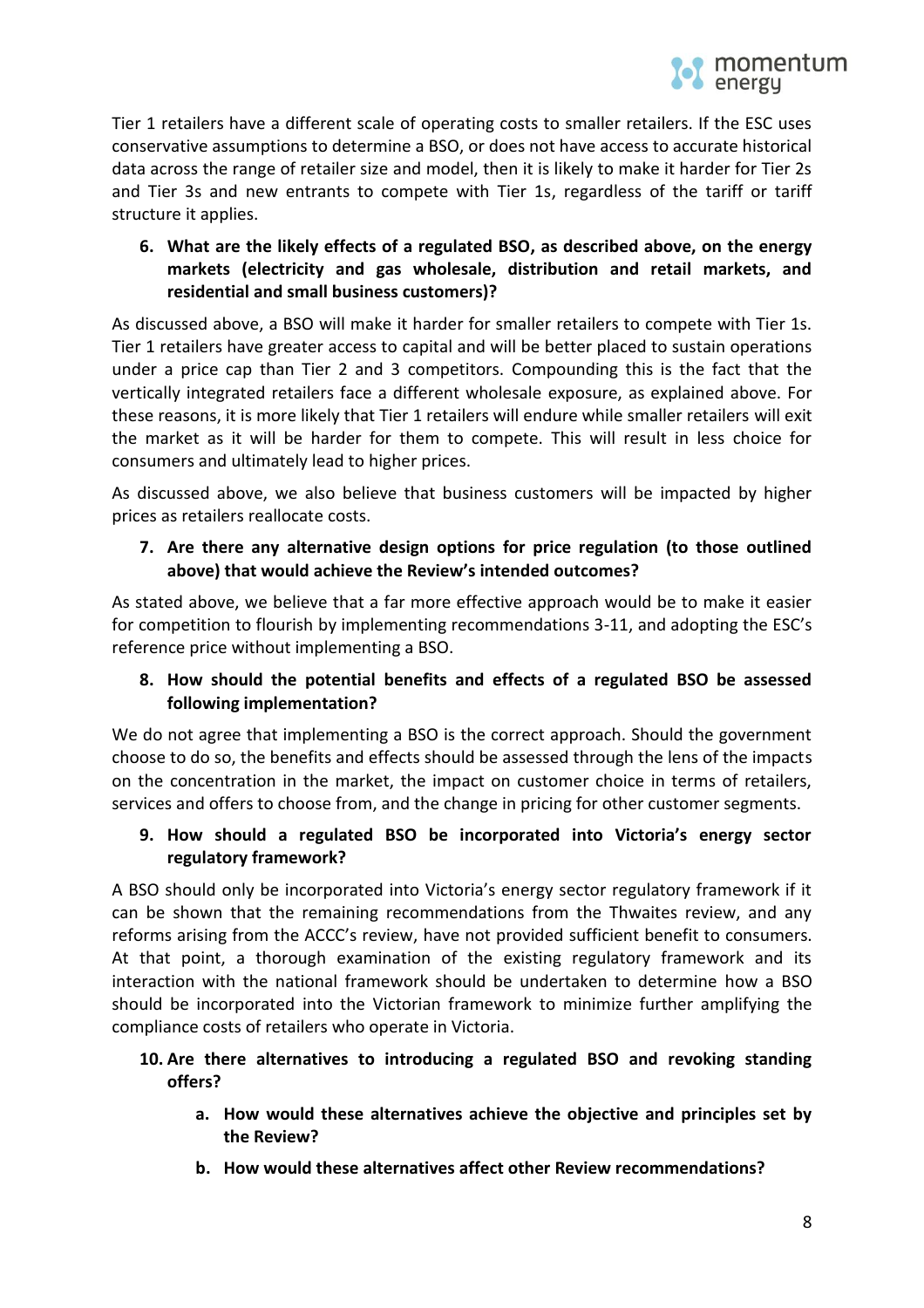

- **c. What would be the likely effect of these alternatives on Victoria's energy sector and energy consumers?**
- **d. Would these alternative approaches cause any distortions or inequities between different groups of customers?**

As stated above, we believe that a far more effective approach would be to make it easier for competition to flourish by implementing recommendations 3-11, and adopting the ESC's reference price without implementing a BSO. We believe that these measures would meet the objectives of the Review without incurring the risks to the energy market and customer outcomes described previously.

## **11. Are there any specific considerations of which the Government should be aware of if the reserve power to regulate prices was strengthened? What should be the trigger for regulation and when or under what circumstances should the regulated price requirement end?**

Victoria has signed on to the National Energy Agreement and consequently any regulation of pricing must follow a report from the AEMC finding that competition has failed. The agreement was designed to minimise regulatory red tape and bring benefits to consumers in the form of lower prices through harmonisation and efficiency.

Re-regulating prices should only be re-considered if outcomes from the ACCC's report cannot be demonstrated to have led to lower prices for consumers. As discussed above, to address affordability for the broader market, we believe that it would be more prudent to allow the ACCC to complete its review, and assess a policy response in light of its findings and the final design of the NEG, rather than implementing a BSO now before the implications of these important market influences are known. The important work of the ACCC and the Energy Security Board is more likely to result in improved affordability outcomes because they are targeting the areas of the supply chain that have the largest impact on consumer energy prices.

# **12. What is the most appropriate approach to implementing Recommendations 4A to 4E?**

Momentum considers that thorough consultation with stakeholders is needed to guide the implementation of 4A to 4E.

### **13. How can these recommendations be implemented in a timely manner?**

While Victorians deserve reform to the energy market, timeliness must be secondary to the need to carry out proper process and avoid unintended consequences.

### **14. What are the barriers to consumers and authorised third parties' ability to easily access smart meter data?**

Considerable effort has gone into removing barriers to consumers accessing their smart meter data however, Momentum considers that the key barrier is a symptom of the broader issues within the retail energy market, namely lack of consumer engagement (whether through lack of interest or an inability to navigate the complexity of the market, that recommendations 3-11 will address). Retailers are required to provide consumers with their smart meter data on request at no charge. However, the uptake of this option is quite limited.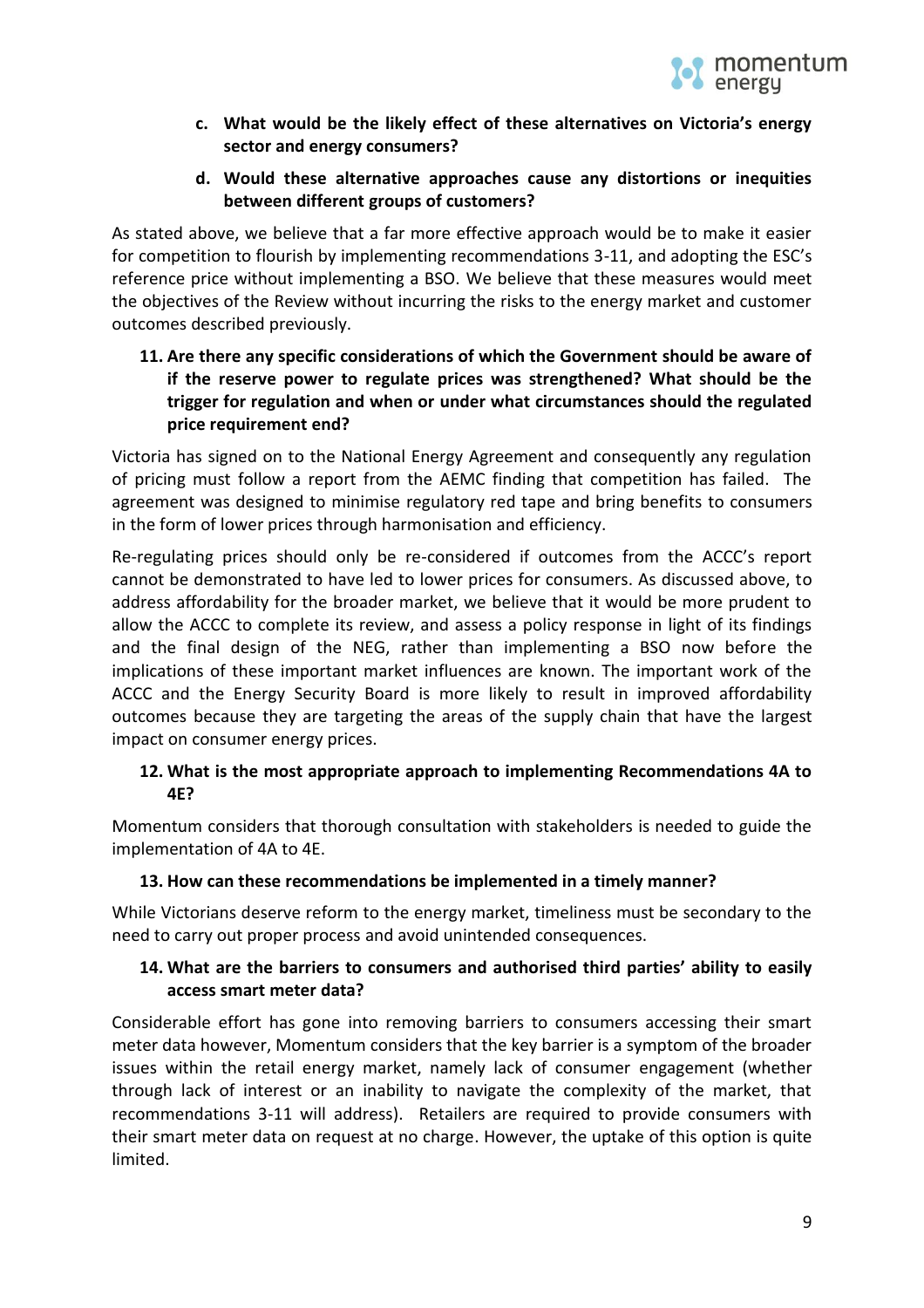

Momentum currently provides this data to customers via a manual process however we would ideally create an automated solution to allow customers to access their data directly and analyse it online. The current demand for data does not however justify investment in this technology. The creation of BSO would further reduce the demand for such data as it would serve little purpose to help customers reduce their costs.

Retailers will invest in options to make customer data easier to access if there is sufficient reason to do so. In order to drive demand however, consumers need to feel that it is worthwhile to engage in the market and to compare retail offers. Recommendations 3-11 will make the market easier to navigate for consumers and will hopefully give them with the confidence to approach their retailer (or whichever party makes it easiest for them) to obtain their data and properly examine the options which are available to them.

### **15. What further assistance and support programs should government consider in responding to the recommendations?**

As discussed above, if the government wishes to improve the affordability for particular groups of customers, such as vulnerable customers, then it should develop specific policies for those customers. To assist these customers, government could investigate reforms to energy grants and concessions as well as programs for assistance with housing costs.

The Victorian Energy Efficiency Target scheme provides consumers with some assistance in reducing costs by reducing the prices of selected energy efficient appliances. However, barriers to its uptake exist for those consumers who are in rental accommodation. Exploring options to reduce their barriers, or providing incentives for landlords to make energy efficiency improvements would reduce energy costs for a lot of low income consumers.

Finally, although its direct ability to influence is limited, the Victorian government must clearly articulate a policy position for the increase of Centrelink payments for job seekers, pensioners and other groups who are disproportionally represented among those who are experiencing payment difficulty.

#### **16. Are there specific recommendations or initiatives that should be prioritised due to the benefits they could elicit for low-income and vulnerable consumers?**

Momentum does not have a view on which initiatives should be prioritised except to the extent that a coordinated approach to implementation is required and that efforts from a range of Government departments, stakeholder groups and industry are focussed on providing the best possible outcomes for Victorians. Greater coordination between departments is encouraged.

#### **17. Are there specific groups of consumers that should be considered in addition to low-income, vulnerable and concession card consumers?**

While Momentum believes recommendations 3-11 will de-mystify the market for the majority of consumers who chose to engage, we believe that there will always be barriers to participation which can only be lowered through the use of targeted assistance from government.

While statistics suggest that they are also likely to fall into a low-income bracket, refugee groups and the broader community of non-English speakers, and Victorians suffering from the mental impairments should be provided with the tools to participate in the market rather than have their best interests assumed by the government and be provided with a